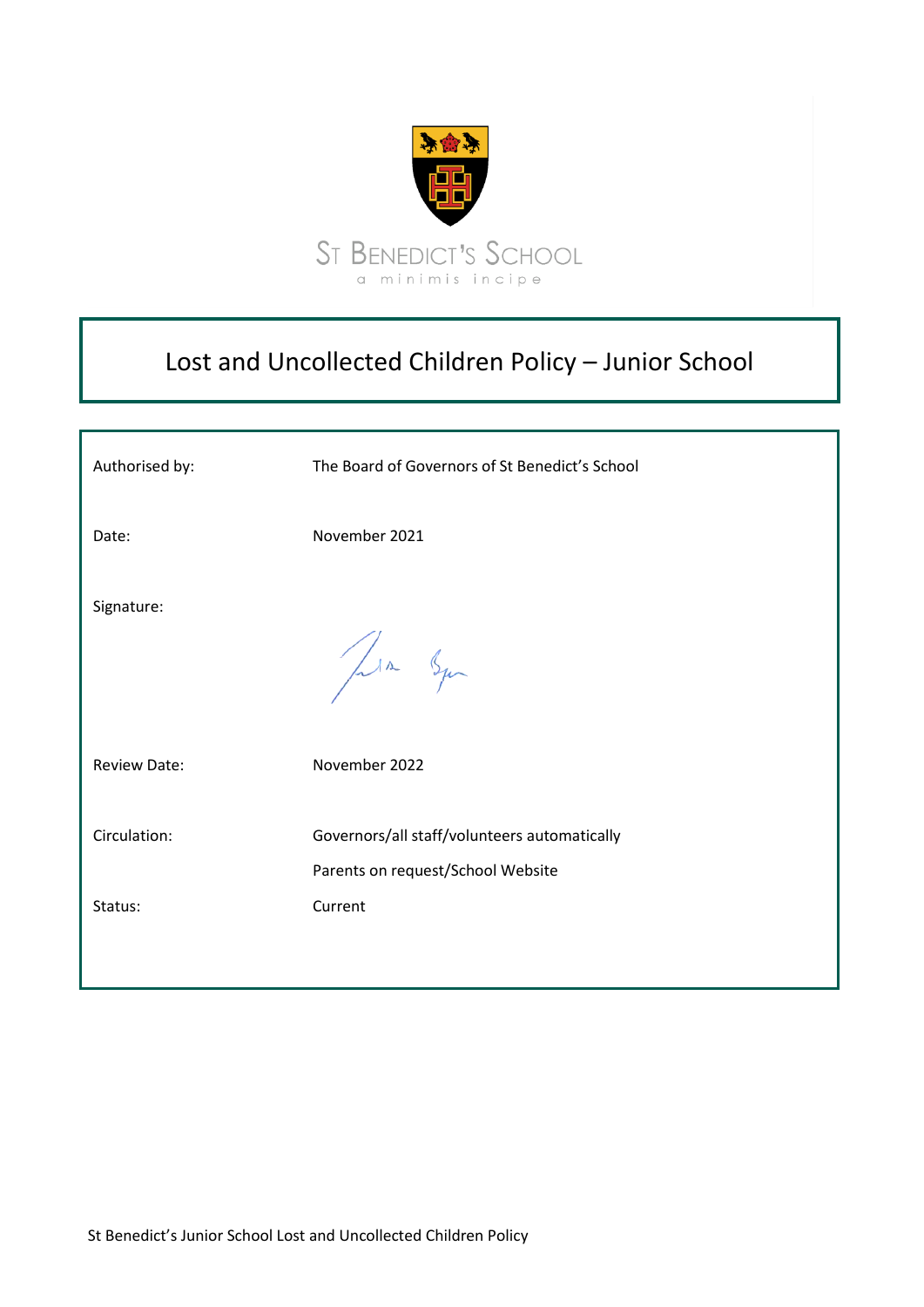# Contents Page

#### **PAGE**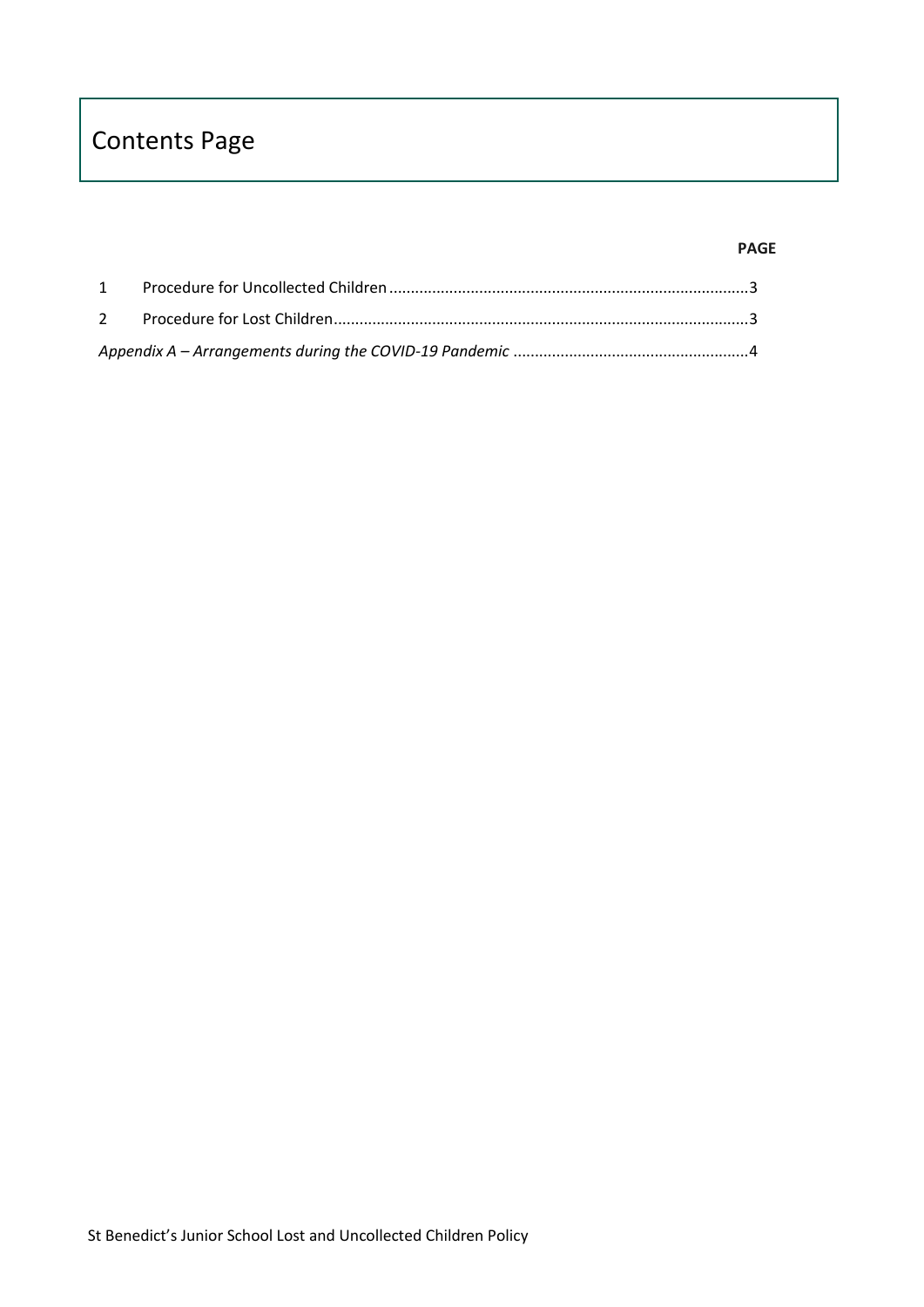#### <span id="page-2-0"></span>**1 Procedure for Uncollected Children**

At St Benedict's Junior School we are committed to the care of any uncollected child at the end of the day until that child is collected. Parents/carers are asked to advise the Nursery or Junior School if they will be late to collect their child.

Our school day ends at 3:30pm in PP1 and at 1.00pm, 3:15pm and 6:00pm in the Nursery, depending on the chosen option. Our children are supervised by the staff at the point of collection until their parent arrives or until 3:40pm in PP1 when they will be taken by the member of staff to the After-School Club where they will be supervised until their parent/carer arrives.

In the event that a child is not collected by the due time, a telephone call will be made to parents to ascertain the situation. The child will remain supervised in the After-School Club and the Nursery until the parent/carer arrives. At least one member of staff must have a Paediatric First Aid Qualification when EYFS pupils are being looked after.

Parents have been advised in writing that the usual rate for After-School Club will be charged in these circumstances.

At St Benedict's Junior School and Nursery a child is never released to an unauthorised person, even if the collection is late, unless an authorised person telephones to state that because of an emergency a different person will be collecting the child or completes the appropriate online form which gives permission for this. The authorised person should give the name, address and a physical description of the unauthorised person and the member of staff should check this description and details before permitting the child to leave.

# <span id="page-2-1"></span>**2 Procedure for Lost Children**

At St Benedict's Junior School every precaution is taken, through the use of risk assessments and thorough planning and supervision, to ensure that children are safe both at school and on outings. However, there are limited situations where a child could become lost.

#### **Should a child become lost the following action should be taken:**

- Alert the member of staff in charge, Mrs M. Edwards (Head of EYFS), **and**, via the school office, Mr R. G Simmons (Junior School Headmaster), or in his absence, Mrs T Scott (Junior School Deputy Head) who will make enquiries of relevant members of staff to ascertain when and where the child was last seen.
- Remember the safety of other children, with regard to supervision and security.
- Ensuring that the remaining children are sufficiently supervised and secure, one or preferably two members of staff should search the building, garden and immediate vicinity.
- If the child cannot be found then the Police and parents must be informed.
- Continue to search, opening up the area, and keeping in touch by mobile phone if available.

When the situation has been resolved, members of staff should review the reasons for it happening and ensure that measures are taken to ensure that it does not happen again.

# **This policy is to be reviewed during the Michaelmas Term 2022 on an annual basis by the Senior Management Team.**